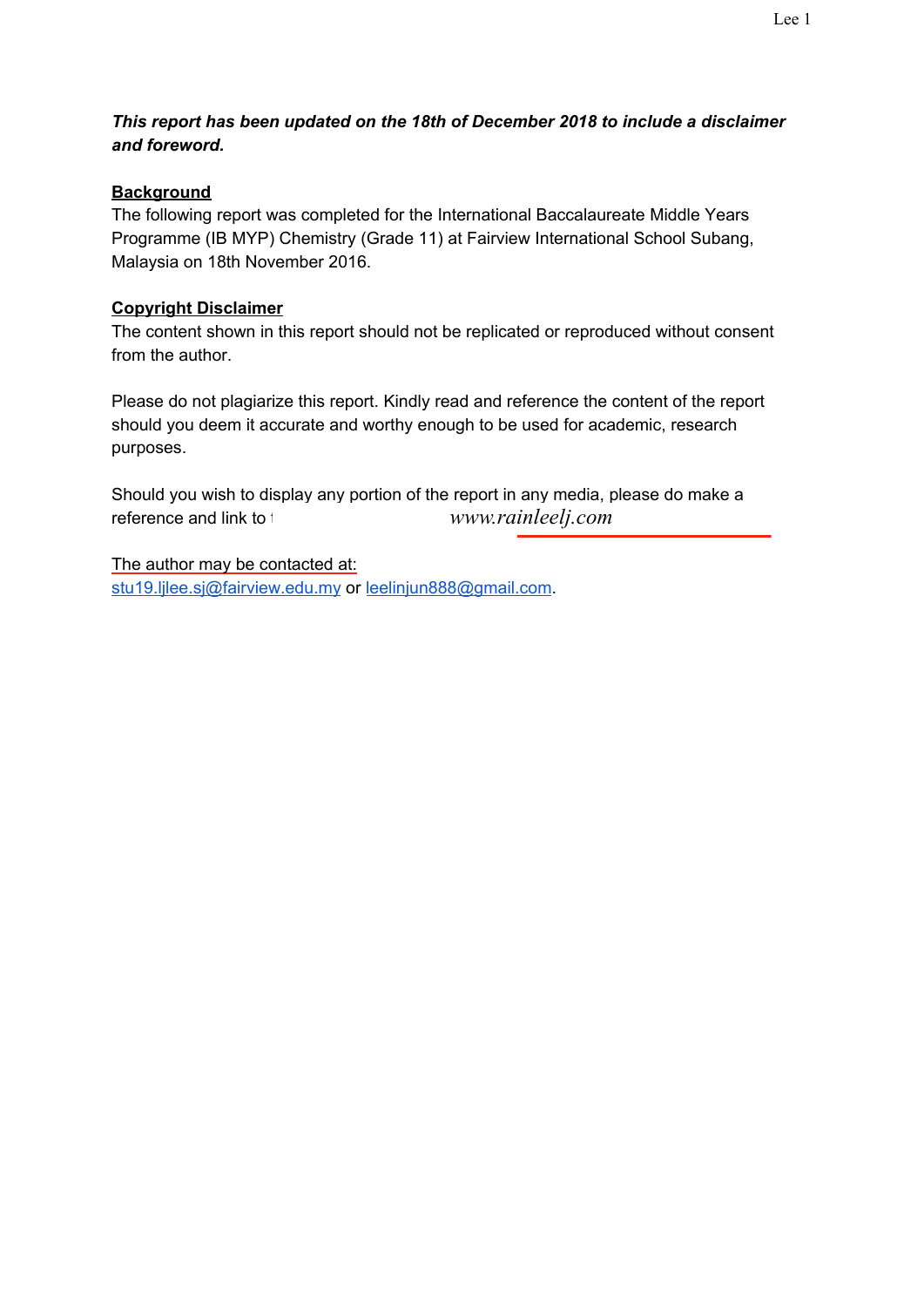**Rain Lee Grade 11G Ms. Seema Khokhar 18 November 2016**

#### **How fertilizer has changed the world**

Plants are important to our daily lives. From photosynthesis, the process in which plants get food from by taking in Carbon Dioxide, Water and Sunlight comes the Oxygen that we need to stay alive and all the way to the food we eat and what animals eat as well. Plants will grow without any fertilizers, but it is important to know that plants all do not grow as tall or big as we desire and do not live as long as we desire either. Fertilizers play a very important part in our lives. Without fertilizers, we would forever be stuck on the four crop rotation system. First invented in medieval times, it was invented when the peasants observed that that certain staple crops at that time such as wheat, clover, turnips and barley would not grow extremely big, tall or more in numbers during certain periods of the year. They could observe that each period of the year, the weather was different as well. Therefore, they made a conclusion that the type of crop suitable for a good harvest was determined by the season. It was a successful system as it did increase the yield of crops. This was because the soil quality was different during the various seasons. When scientists started to study agriculture, they believed that humus (the organic matter that came from decomposed parts of plants grown in that soil before) were great contributors to plant nutrition. In the early 1850s, Chemist Justus von Liebig (1803–1883) was the first to denounce the theory of humus contributing greatly to the plants' nutrition and growth, stating that ammonia was important for plant growth as it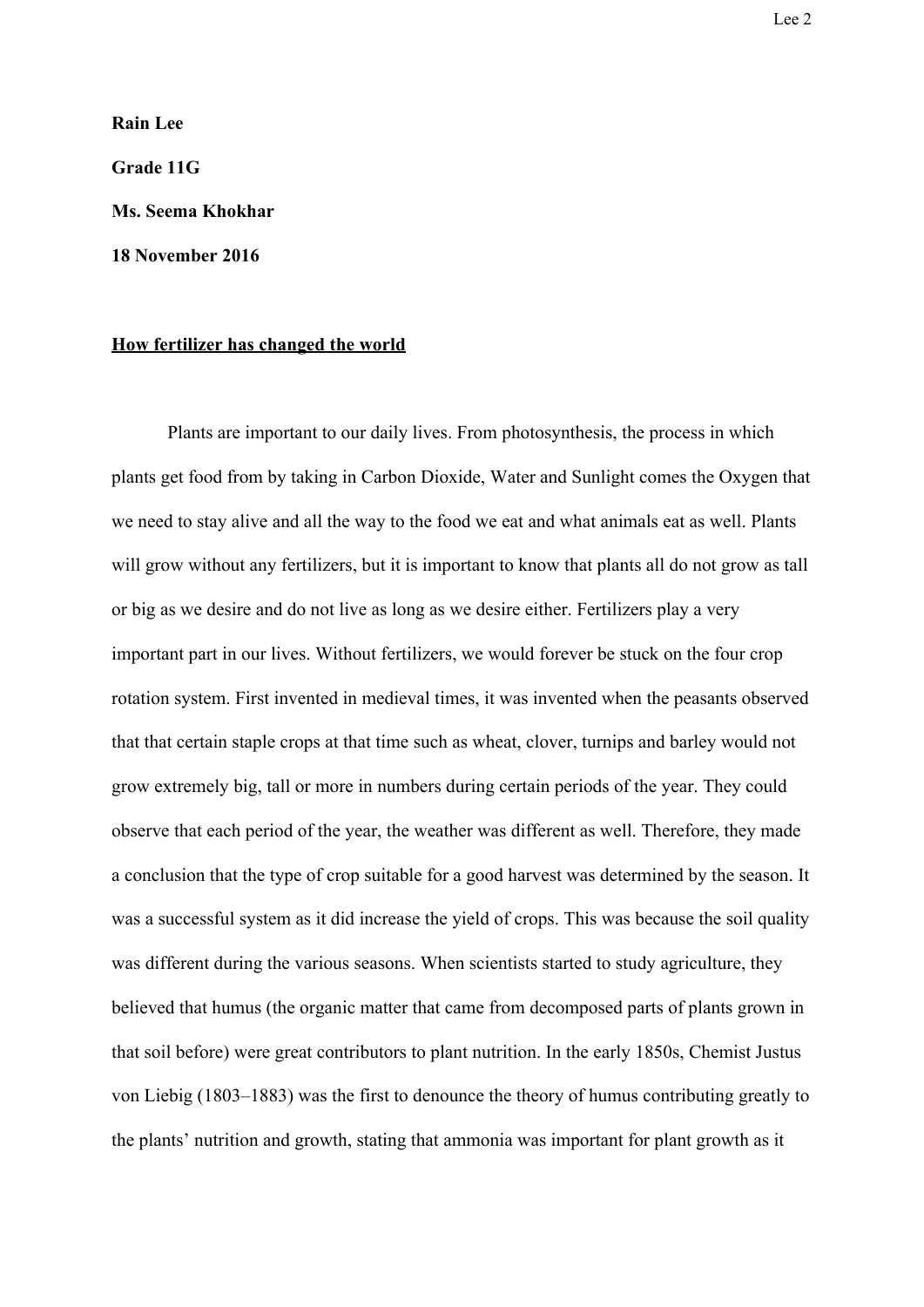contained Nitrogen and he later publicly promoted how important inorganic materials were to plant growth. Liebig's work succeeded in exposition of questions for agricultural science to address over the next 50 years. In England, he attempted to implement his theory commercially through a fertilizer created by treating lime phosphate in bone meal with sulfuric acid, but he failed because it was not properly absorbed by crops. The crops couldn't absorb any of the bone meal because the soil was very alkaline, and the sulfuric acid inside only neutralized the soil. Bone meal will only be absorbed into the soil if the pH levels of the soil are below 7.0 (acidic soil) (Colorado State University, 2011). At that time in England, Sir John Bennet Lawes (1814–1900) was also experimenting with ways to improve plant nutrition and growth, but this time, organically. Using dead crops and manures at his farm at Harpenden and was able to produce a practical superphosphate in 1842 from the phosphates in rock and coprolites. He employed Sir Joseph Henry Gilbert, who had studied under Liebig at the University of Giessen, as director of research. To this day, the Rothamsted research station the pair founded still investigates the impact of inorganic and organic fertilizers on crop yields. In France a few years later, Jean Baptiste Boussingault (1802–1887) pointed out to people that the amount of nitrogen in various kinds of fertilizers is important, as Nitrogen was a key element required for all life forms and it gave a boost in height and size growth. Later on in 1927 is Norway, Erling Johnson developed an industrial method to produce nitrophosphate, which became to be known as the Odda process after his Odda Smelteverk of Norway. The process involved acidifying phosphate rock with nitric acid to produce Phosphoric acid and Calcium Nitrate (CaNO3) which, once neutralized, could be used as a nitrogen fertilizer.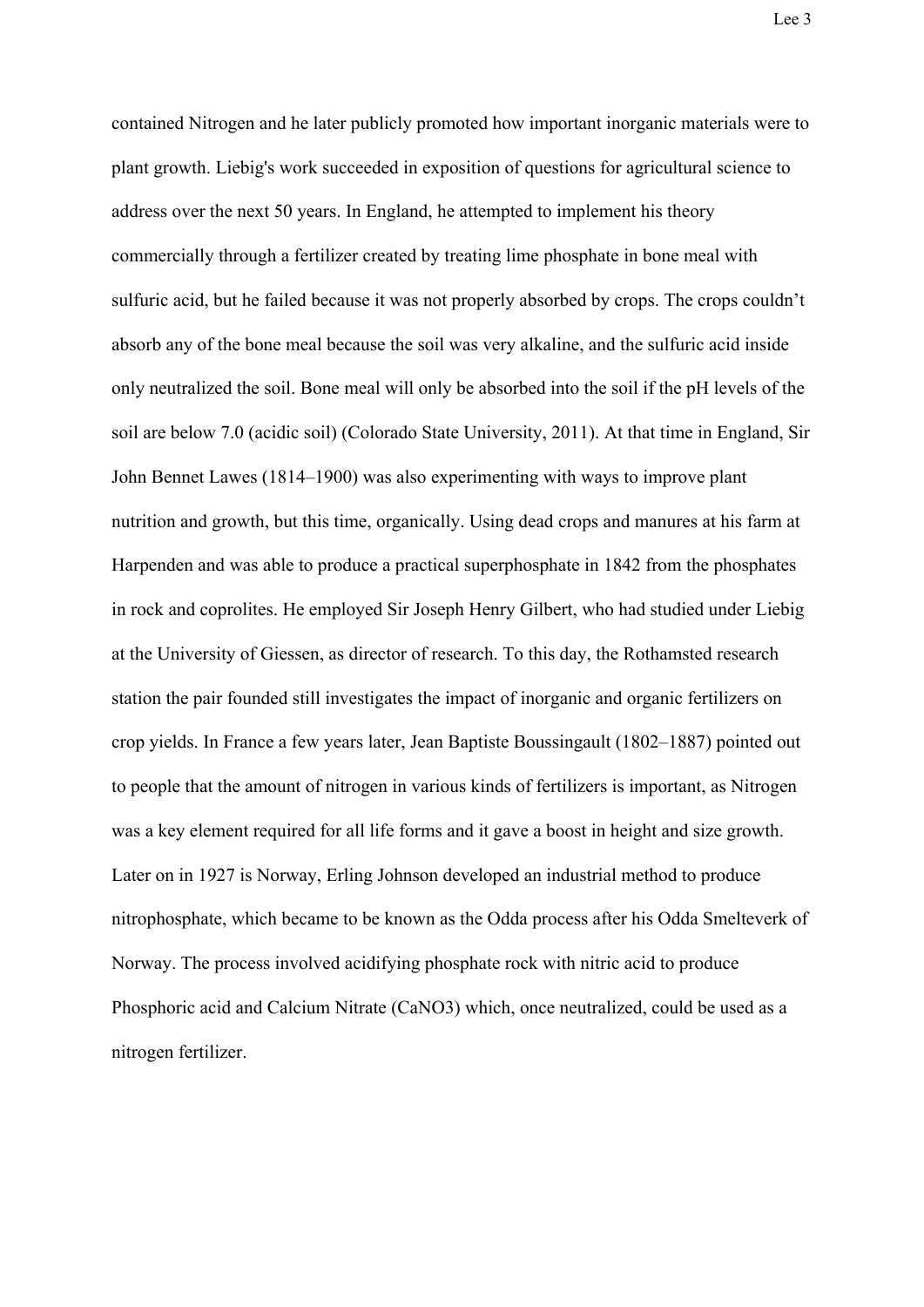Lee 4

The Nitrogen based fertilizers which are made from Ammonia (NH3) that we most commonly use and know today are made via only one process: The Haber Process, or less popularly called The Haber-Bosch Process. The Haber Process combines Nitrogen from the air with Hydrogen that is derived mainly from natural gas (methane) into ammonia. The reaction is reversible and the production of ammonia is exothermic. The process needs to occur at a high temperature and high pressure of around 200 times normal pressure (200 atm) in order for Nitrogen and Hydrogen to react. To speed up the reaction, Iron can be used as a catalyst. However, At each pass of the gases through the reactor, only around 15% of the Nitrogen and Hydrogen will turn into Ammonia. The rest are recycled over and over again until there is no more left. When the gasses are cooled down below 100°C, the Ammonia will turn to liquid state where it can be used as fertilizer directly via injection into the ground, or it can be used as a feedstock for all other Ammonia-based fertilizers, such as Ammonium Nitrate (NH<sub>4</sub>NO<sub>3</sub>), Diammonium Phosphate ((NH<sub>4</sub>)<sub>2</sub>HPO<sub>4</sub>) and Anhydrous Ammonia (Ammonia Vapor). The Haber Process is quite expensive to perform as pipes that can withstand high pressure are required to be used in the manufacturing plant and there is a high maintenance cost as well. This reaction is reversible, meaning Ammonia can be turned back into Nitrogen and Hydrogen.

There are two types of fertilizers: Organic and Synthetic. Organic fertilizers are formed from decomposed plants and bodies of organisms that were once alive (e.g. fossils) and Synthetic or inorganic fertilizers are mainly comprised of gasses and chemicals. Decomposers such as fungi, which are bacteria that feed on live organisms that have died are able to turn organisms into inorganic compounds. An example of organic fertilizers would be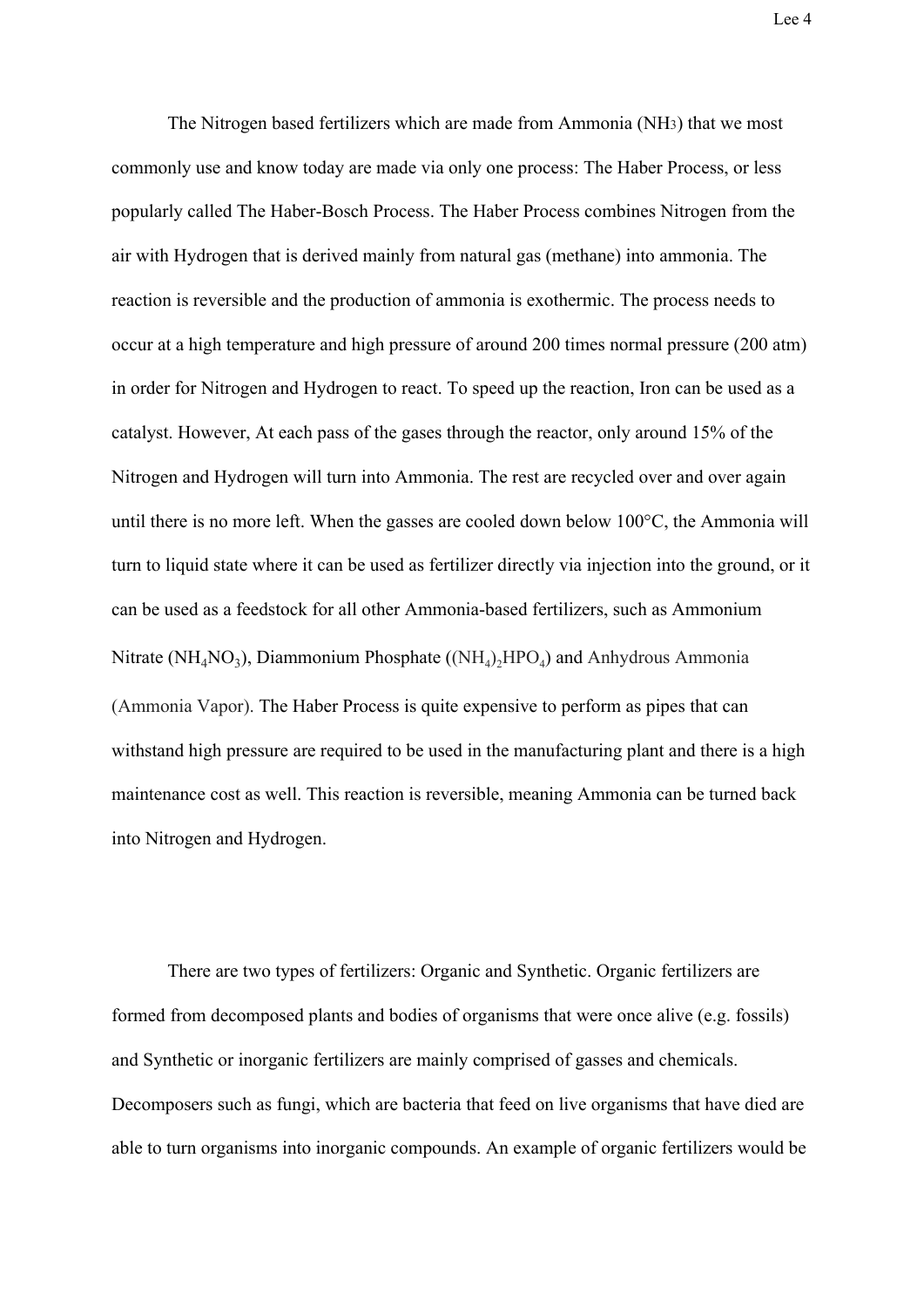cow manure, which is commonly used in less developed countries as fertilizer in farms as synthetic fertilizer is too expensive to produce, import and purchase. One example of inorganic fertilizers would be Anhydrous Ammonia (Ammonia Vapor). This is one of the most commonly used type of fertilizer today. Ammonium Nitrate is actually the most widely used fertilizer in the world today, but with safety concerns towards it regarding the fact that it can be used as an explosive, the usage of it is slowly declining. Diammonium Phosphate is another fertilizer, which however can only be used in acidic soils as it will immediately reverse its reaction back into Ammonia under alkaline soil conditions. In long term usage, it will also make the soil more acidic naturally and therefore potentially do more harm than good. Anhydrous Ammonia is widely used as well as a fertilizer in many farms around the world, but as it is a vapor and a highly flammable one, transport for it is expensive and it reacts with the nutrients found in the soil to turn into a white vapor the moment it is pumped in.

Synthetic fertilizers are more easily and cheaply available than organic ones due to the fact that for organic fertilizers, the yield cannot be manipulated as much as like synthetic fertilizer manufacture. Towards the environment, synthetic fertilizers do much more harm than organic ones from manufacturing all the way to when they are injected into the farm soil. During the manufacturing process, harmful chemicals may be released as a result of chemical reactions. When we eat the food that has been injected or sprayed with these fertilizers, these chemicals, some harmful to our body if we take in too much, enter our bloodstream as well. On the other hand, organic fertilizers such as compost (heaps of dead plants or plant parts) and manure are in no way harmful to the environment at any time, and they contain quite a good amount of nutrients. Although in no way do they contain the same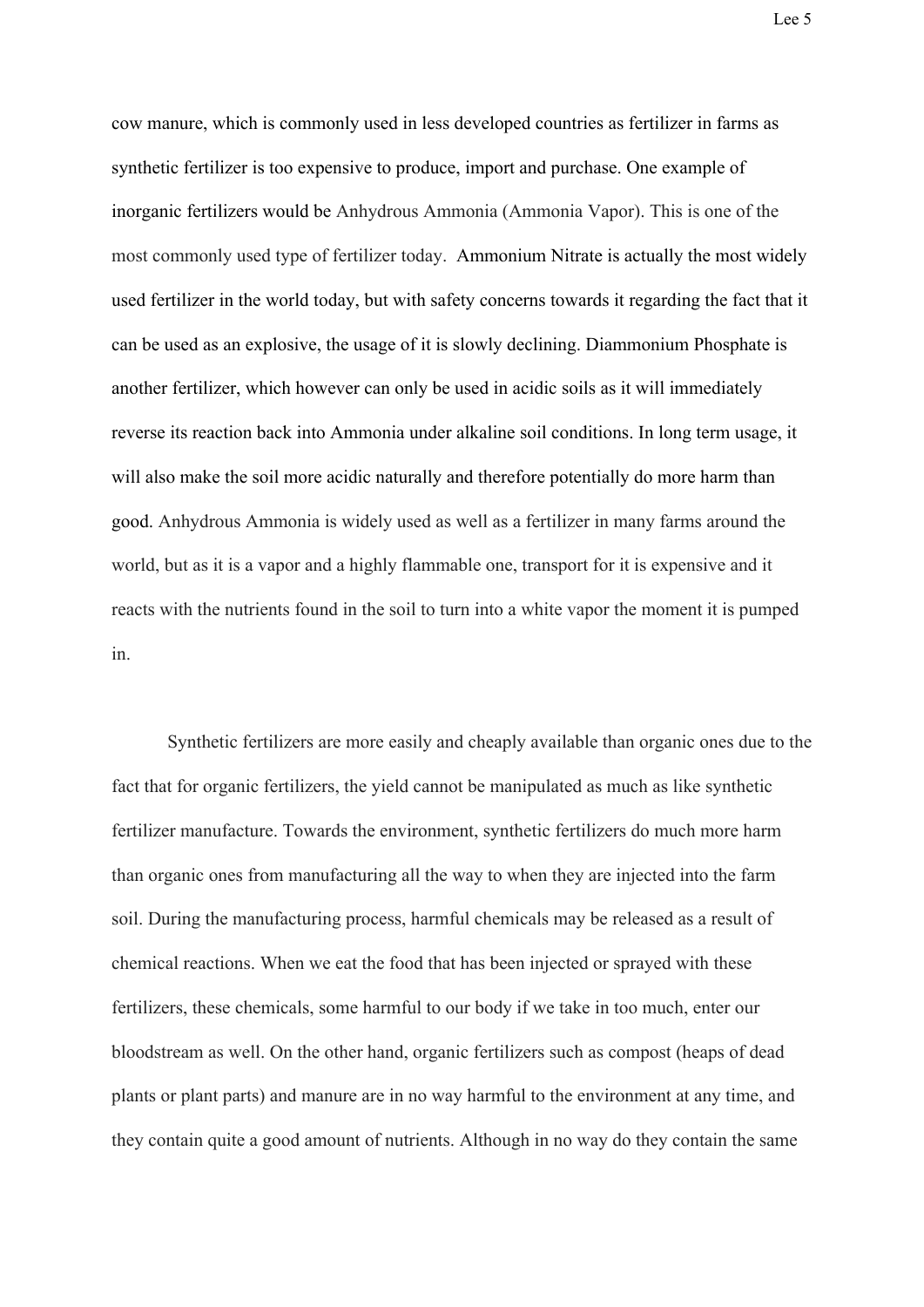amount of nutrients as opposed to synthetic fertilizers, they are still able to increase crop yields and boost plant growth. Overall, they are also safer to the health of humans as they all come from naturally occurring processes.

Fertilizer has changed the world in many ways. One major is our environment. The amount of crops yielded and plants grown have increased rapidly ever since the development of fertilizers and the way the world looks has changed as more and more parks can be opened at an ever expanding rate. However, manufacture of synthetic fertilizers have also contributed to greenhouse gas emissions and they have changed soil pH levels and landscapes. Fertilizer has also improved the economy of the world as without fertilizers, the farming industry would not progress that far due to long crop season rotations, and countries in tropical climates or countries with one season all year round wouldn't easily be able to grow food.

### **Works Cited**

IPNI. ["Diammonium Phosphate"](http://www.ipni.net/publication/nss.nsf/0/66D92CC07C016FA7852579AF00766CBD/$FILE/NSS-17%20Diammonium%20Phosphate.pdf) (PDF). *www.ipni.net*. International Plant Nutrition Institute. Retrieved 21 July 2014.

Enviro Editor. "How Do Fertilizers Affect the Environment." *Environment News South Africa*. ENSA, 20 Apr. 2015. Web. 17 Nov. 2016.

"Common N Fertilizers & Stabilizers for Corn Production." *Common N Fertilizers & Stabilizers for Corn Production*. Pioneer Ltd., n.d. Web. 17 Nov. 2016.